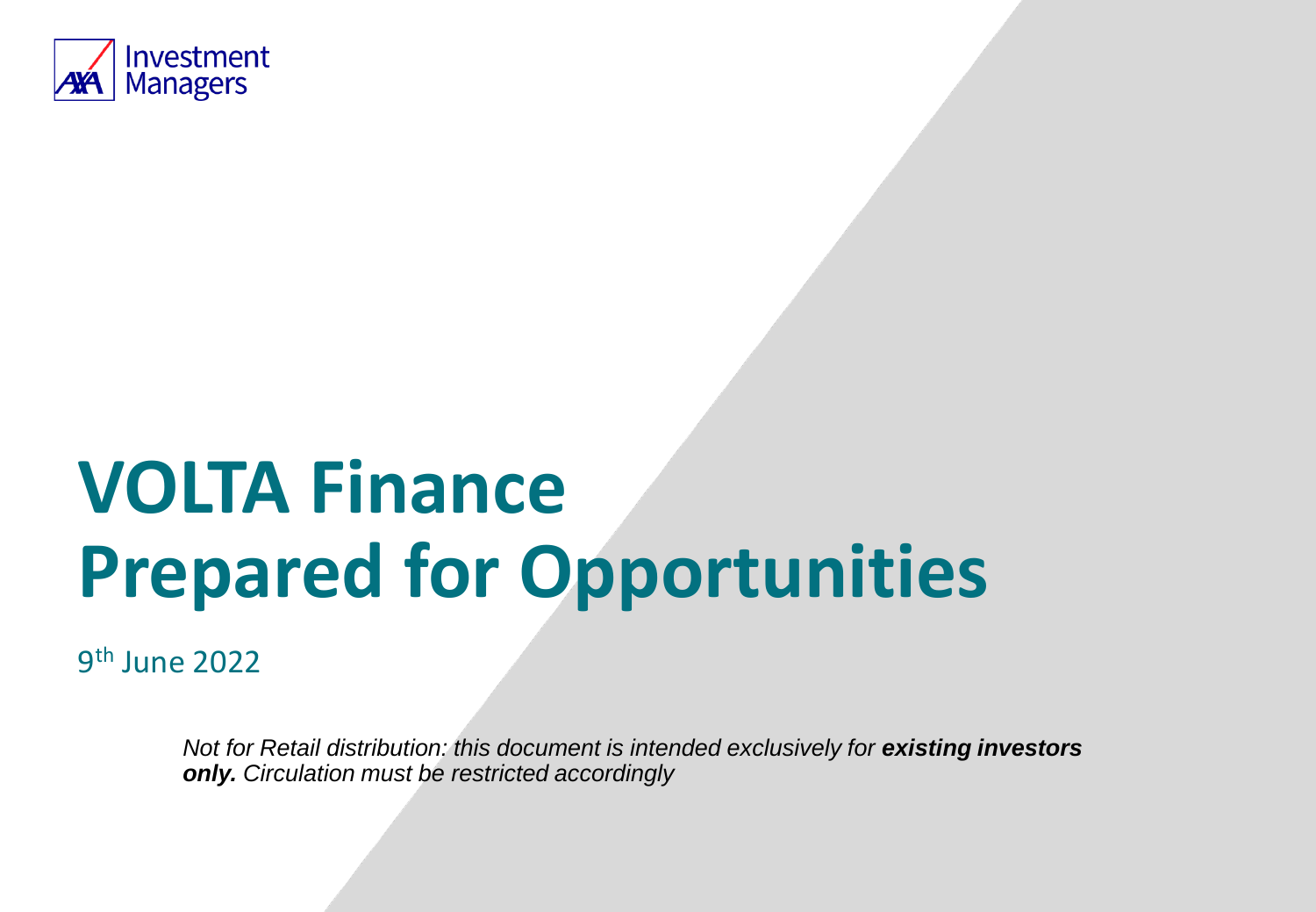## Important Notice

1

This presentation does not constitute or form part of any offer for sale or subscription or any solicitation of any offer to buy or subscribe for any securities and neither this document nor any part of it forms the basis or may be relied on in connection with or act as an inducement to enter into any contract or commitment whatsoever. The distribution of this presentation and the offering and sale of participation rights or other securities in certain jurisdictions may be restricted by law and therefore persons into whose possession this presentation comes should inform themselves and observe any applicable restrictions. This presentation is not for transmission to, publication or distribution or release in the Canada, Australia, Japan or the Republic of South Africa, or to any other country where such distribution may lead to a breach of any law or regulatory requirement, or to any national, resident or citizen of such jurisdiction.

Certain statements in this presentation constitute forward-looking statements. All statements that address expectations or projections about the future, including statements about operating performance, market position, industry trends, general economic conditions, expected expenditures and financial results, are forward-looking statements. Some of the forward-looking statements may be identified by words like "expects", "anticipates", "targets", "continues", "estimates", "plans", "intends", "projects", "indicates", "believes", "may", "will", "should", "would", "could", "could", "ottlook", "forecast", "plan", "goal" and similar expressions negatives and variations thereof). Any statements contained herein that are not statements of historical fact are forward-looking statements.

These statements are not guarantees of future performance and involve a number of risks, uncertainties and assumptions. Accordingly, actual results or the performance of the Company, the Investment Manager or their respective subsidiaries or affiliates may differ significantly, positively or negatively, from forward-looking statements made herein. Due to various risks and uncertainties, actual events or results or actual performance may differ materially from those reflected or contemplated in such forward-looking statements. As a result, you should not rely on such forward-looking statements in making any investment decision. No representation or warranty is made as to the achievement or reasonableness of, and no reliance should be placed on, such forward-looking statements. Nothing in this presentation should be relied upon as a promise or representation as to the future.

Certain figures contained in this presentation have been subject to rounding adjustments. Accordingly, in certain instances, the sum or percentage change of the numbers contained in this presentation may not conform exactly to the total figure given.

The information with respect to any projections presented herein is based on a number of assumptions about future events and is subject to significant economic and competitive uncertainty and other contingencies, none of which can be predicted with any certainty and some of which are beyond the control of the Company and the Investment Manager. There can be no assurances that the projections will be realised, and actual results may be higher or lower than those indicated. None of the Company, the Investment Manager or any of their respective affiliates, assumes responsibility for the accuracy of the projections presented herein.

This presentation includes track record information regarding certain investments made and/or managed by the Company, the Investment Manager, any of their affiliates and/or certain other persons. Such information is not necessarily comprehensive and potential investors should not consider such information to be indicative of the possible future performance of the Company or any investment opportunity to which this document relates. The past performance of the Company, the Investment Manager or their affiliates is not a reliable indicator of, and cannot be relied upon as a guide to, the future performance of the Company.

By attending the meeting where this presentation is made and accepting or reading a copy of this presentation, you agree to be bound by the foregoing limitations and conditions and, in particular, will be taken to have represented, warranted and undertaken that: (i) you have read and agree to comply with the contents of this notice including, without limitation, the obligation to keep this presentation and its contents confidential, (ii) you will not at any time have any discussion, correspondence or contact concerning the information in this presentation or any related presentation with any of the directors or employees of the Company, the Investment Manager or their respective subsidiaries or affiliates nor with any of their respective suppliers, customers, sub-contractors or any governmental or regulatory body without the prior written consent of the Company or the Investment Manager, and (iii) you have not received this presentation on behalf of persons in the United States other than qualified institutional buyers who are also qualified purchasers) or persons in the European Economic Area other than Professional Clients or persons in the United Kingdom other than Relevant Persons, for whom you have authority to make decisions on a wholly discretionary basis.

Editor: AXA Investment Managers Paris, a company incorporated under the laws of France, having its registered office located at 6, place de la Pyramide, 92908 Paris - La Défense Cedex, registered with the Nanterre Trade and Companies Register under number 353 534 506, a Portfolio Management Company, holder of AMF approval no. GP 92-08, issued on 7 April 1992.

Before making an investment, investors should read the relevant Prospectus and the scheme documents, which provide full product details including investment charges and risks. Some of the investment vehicles mentioned may not be available in certain jurisdictions. Please check the countries in which they are registered with the asset manager. There may be tax implications for a UK investor investing in the fund(s) and tax advice should be obtained before an investment is made.

This presentation is for existing investors only. Volta Finance Limited is not registered for distribution in the UK.

Issued in the UK by AXA Investment Managers UK Limited, which is authorised and regulated by the Financial Conduct Authority in the UK. Registered in England and Wales No: 01431068. Registered Office: 7 Newgate Street, London EC1A 7NX.

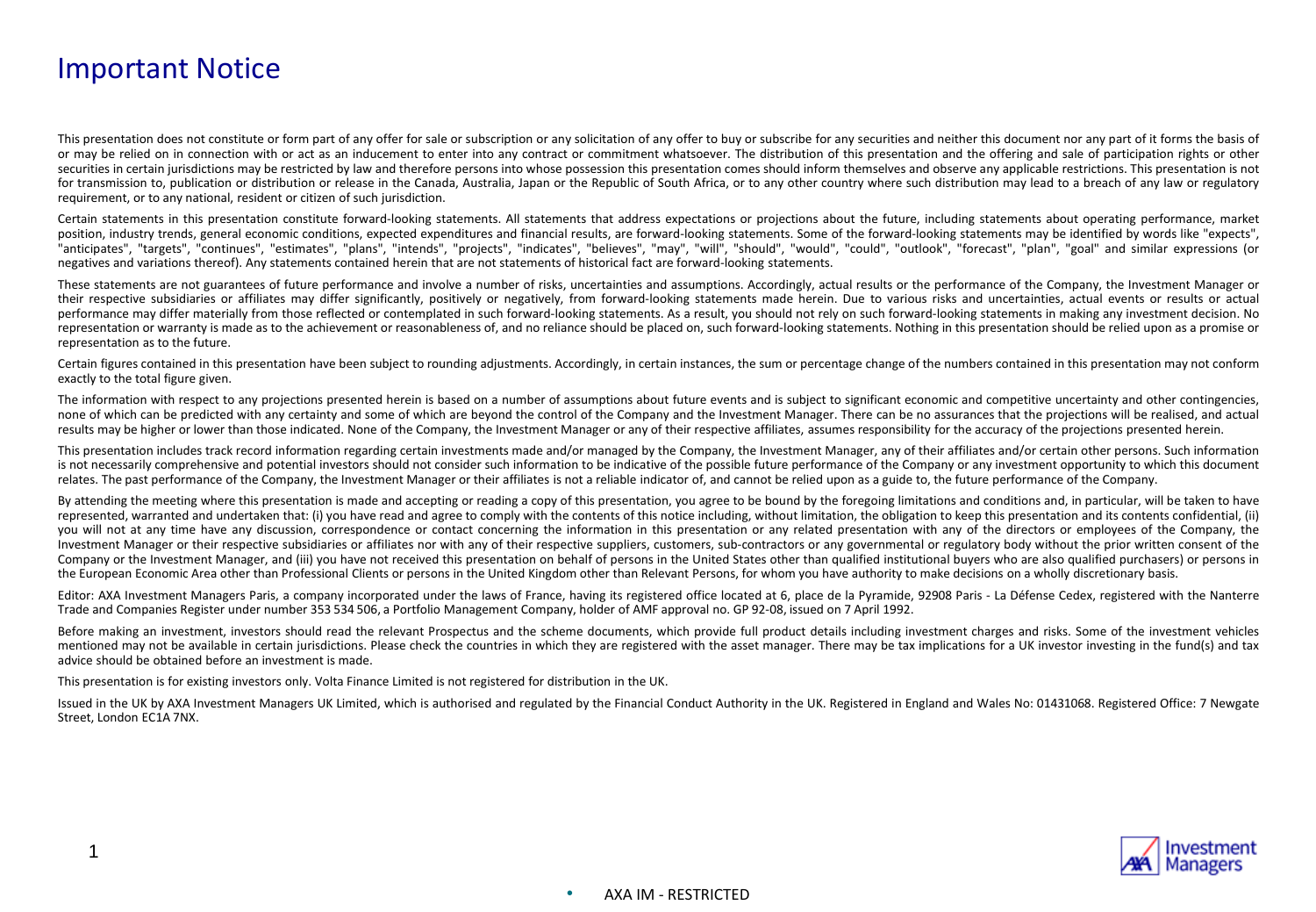# Volta Finance – Executive Summary

## **Current environment (Inflation/Rate Hikes/Ukraine) increases both the potential risk and reward**

- $\blacktriangleright$  Volta is invested in leveraged instruments
- ▶ The Company reduced the cost of embedded leverage significantly in 2021
- $\blacktriangleright$  The majority of the Company's assets are floating rate
- ▶ The US Dollar strength benefited shareholders with around 30% net exposure

**As at the end of April Volta YTD performance was positive: an evidence that things are relatively balanced**

#### **Today:**

- ▶ Current Quarterly underlying cash flows are in the 15%-17% range of NAV
- ▶ Dividend target around 8% of NAV is significantly covered
- Excess cash flow gives the flexibility to add attractive primary and secondary opportunities with high projected returns

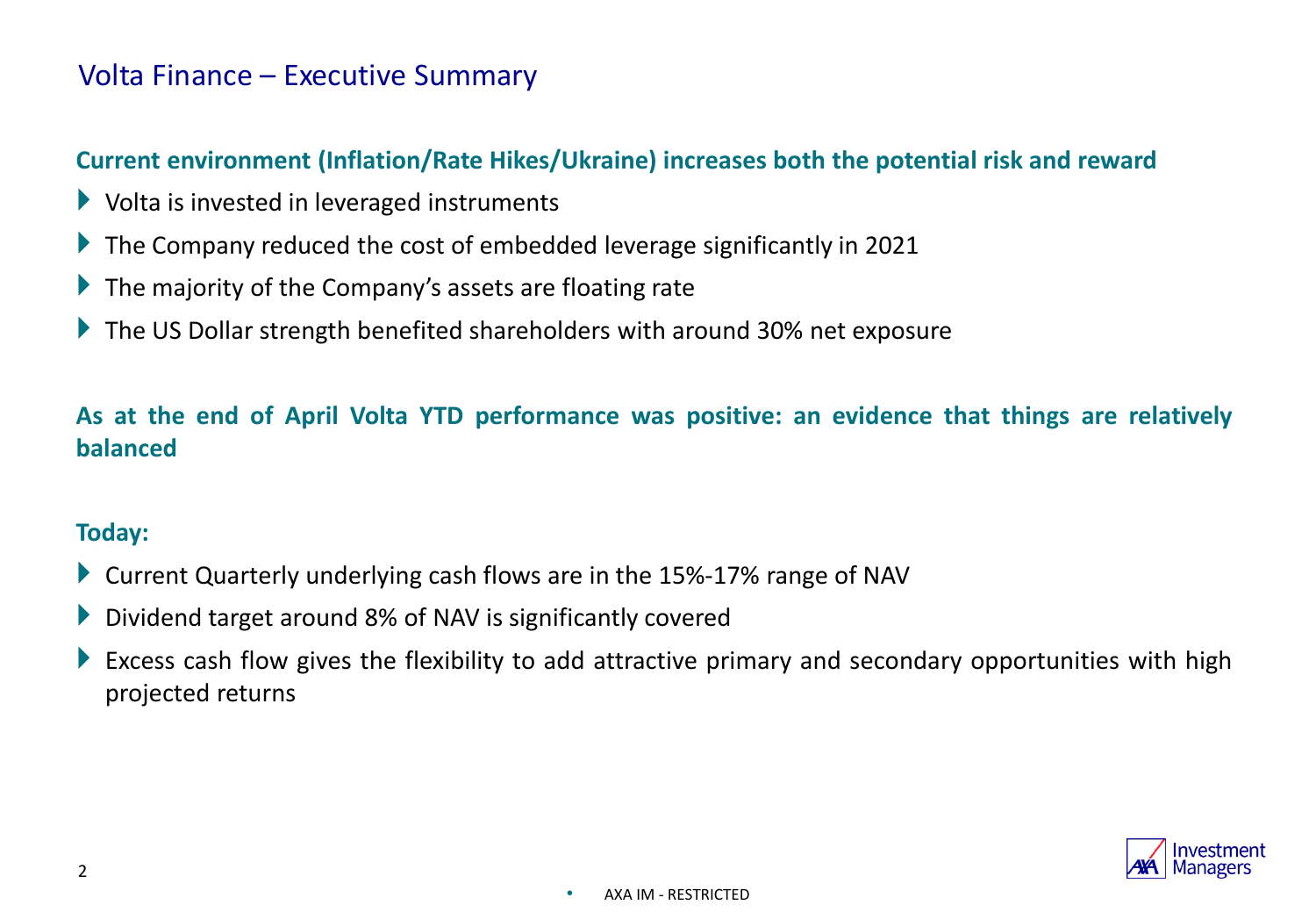# Volta Investment Strategy overview



**Over the last three years, we have progressively increased our allocation to CLO equities to benefit from:**

- **Reinvestment in loans at a discount or with a higher spread**
- **To be able to refinance CLO debt at lower spreads**
- **Enjoy the opportunitiesthat come from higher cashflow generation**

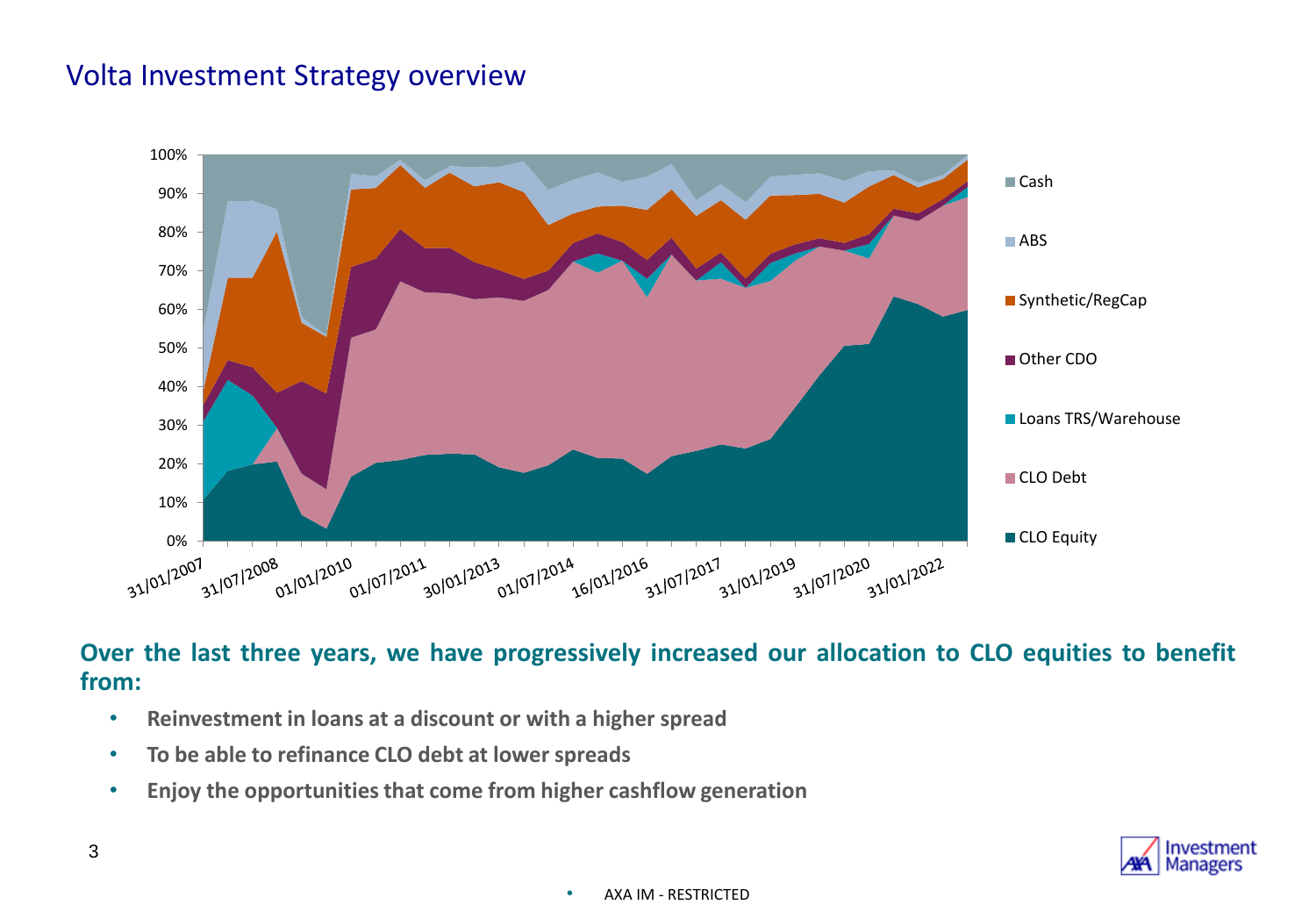# Underlying cashflows



#### **Cash flows have been on an increasing trend for the last 5 years**

- **Suffering from technical issues at the worst of the COVID (in Q2/Q3 2020)**
- **Being inflated at the time of Refi/Reset activity in 2021**

#### **In terms of NAV, cash flows are now regularly representing 15/17% (annualised)**

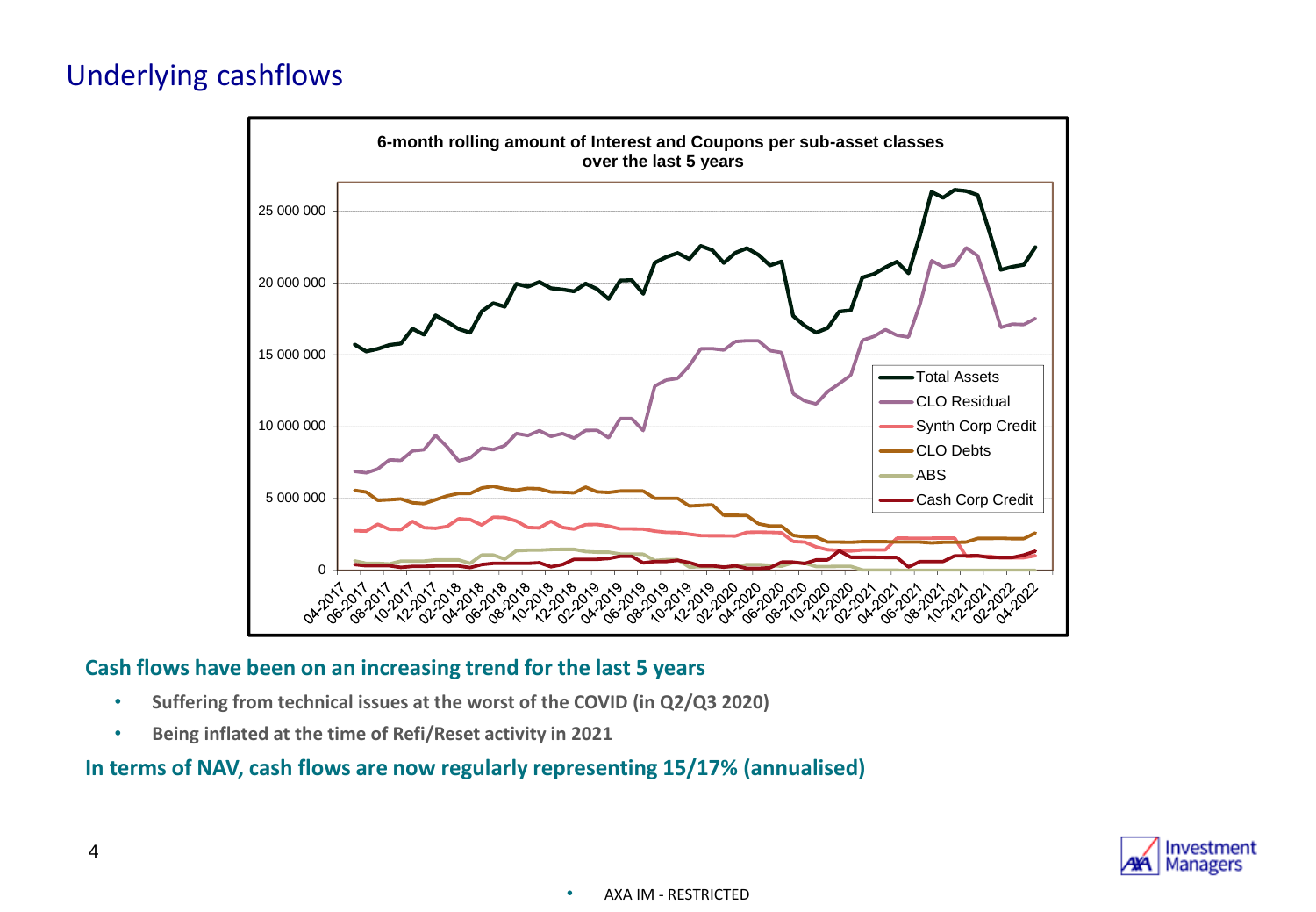## Navigating the current situation

## **'Inflation is our Friend'**

- Broadly spread inflation helps erode debt whilst EBITDA continues to grow
- However, abrupt and sharp rate rises can be problematic for debt coverage ratios

## **The current commodity shock is very different from post Covid inflation**

- $\blacktriangleright$  Higher commodity prices are generating (few) winners and (many) losers
- Households' purchasing power is impacted and recession probability is growing
- Whilst inflation has undoubtedly been more severe and stubborn in the short term we remain constructive for the medium term

#### **Our view is that we are only going to see modest increases in default rates**

- May be in the area of 1% at the end of 2022 (lower for the US)
- ▶ 2 to 3% default rate in 2023

... We expect to be able to benefit from higher WAS (Weighted Average Spread) inside CLOs, generating even stronger **cash flows from Volta's CLO equity positions**

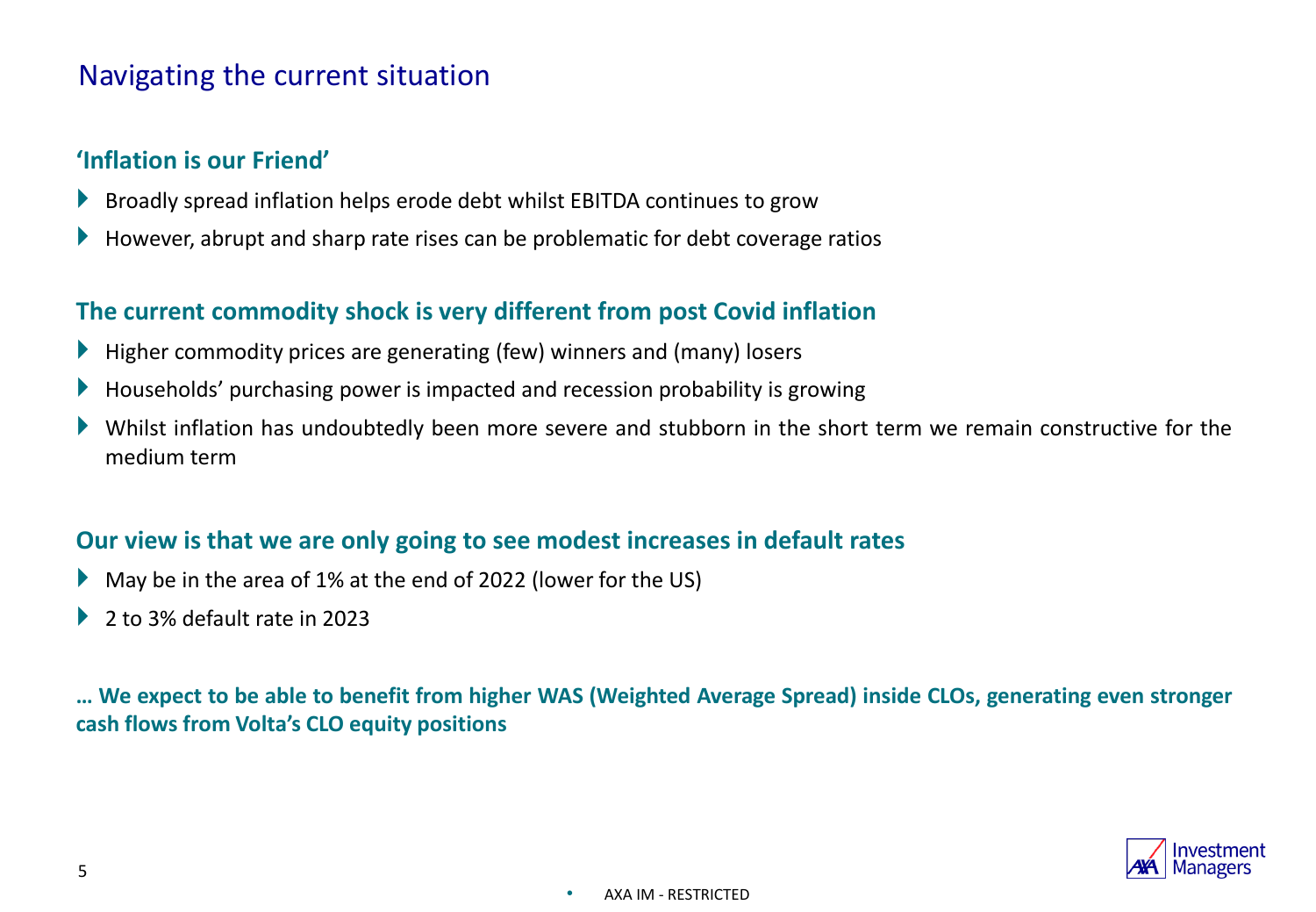# Starting from a very favourable starting point for Corporates

| From Q4 2019 to Q4 2021 | Growth |
|-------------------------|--------|
| GDP                     | 10,6%  |
| Disposable Income       | 11,1%  |
| Household Debt          | 11,4%  |
| Corporate Debt*         | 14,8%  |
| Govt Debt               | 33,0%  |
| Corporate Profits*      | 31,3%  |

A simple summary of what happened (economically speaking) in the US in 2020/21 with the Covid crisis:

- Most macro figures are up 11 to 15% (almost a perfect translation)
- Except Corporate Profits and Government Debt (one has been subsidized by the other one)
- This kind of inflation is a benediction for Loan/CLO investments (debt erosion and then almost no default)
- ▶ The coming episode of inflation is different (bringing recession risks) but
	- ▶ We are starting from a very good situation (do not overestimated the risk if EBITDA are flat for some quarters, they raised so much during the last 18 months …)
	- One option for Central Banks/Government is to dilute the commodity chock (asymmetrical) into a broader price translation (more generalized price increases as well as wage increases)
	- Never forget that the first job of central banks is to promote financial system stability (which basically means "no default") not to fight (too strongly) against inflation

Source: US BEA \* Excluding Financials

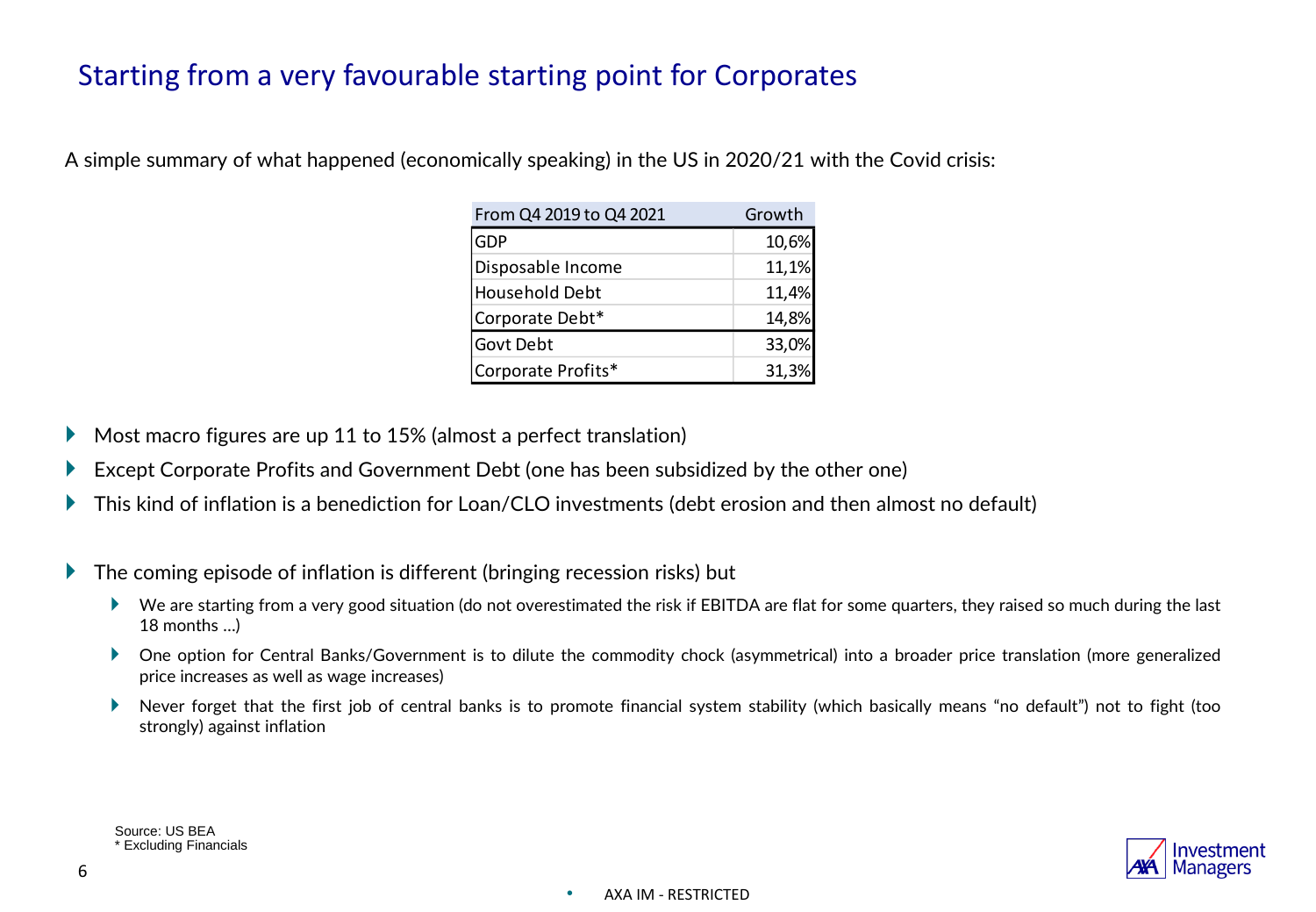# A balanced view regarding stagflation

We have some inflation for already 18 months and Default Rates for loans are still at historical low levels : the full benefit of debt erosion

Below some extract from the Latest FitchRatings research on the subject :

- "Fitch conducted a global, cross-group exercise to assess the potential ratings effects of a plausible adverse macroeconomic case involving a stagflation scenario with sharply reduced growth amid prolonged higher inflation and interest rates."
- "A number of global-level corporate sectors were assessed to be susceptible to a "Medium Impact" including those most exposed to supply chain risks and higher input costs such as building materials, building products, home builders, steel/aluminum, diversified industrials and those exposed to travel including Gaming, Lodging & Leisure, Aerospace and Airlines. Airlines were the only global sector assessed as likely to experience a "Medium/High Impact" under the adverse case."
- "we largely found ratings well positioned to withstand the material increase in macroeconomic pressures delineated in our adverse case. We would expect 171 of the 208 sectors assessed at the regional and global level to likely experience "Virtually No" or only a "Mild/Modest Impact" with no or very few potential rating changes, respectively. Many ratings have improved positions coming out of the pandemic with stronger than expected performance and more robust balance sheets resulting in positive rating pressure and headroom"

Source: Barclays Research May 2022 "CLO and Leveraged Loan Monthly Update" Source: FitchRatings "What Global Stagflation Would Mean for Ratings", April 2022



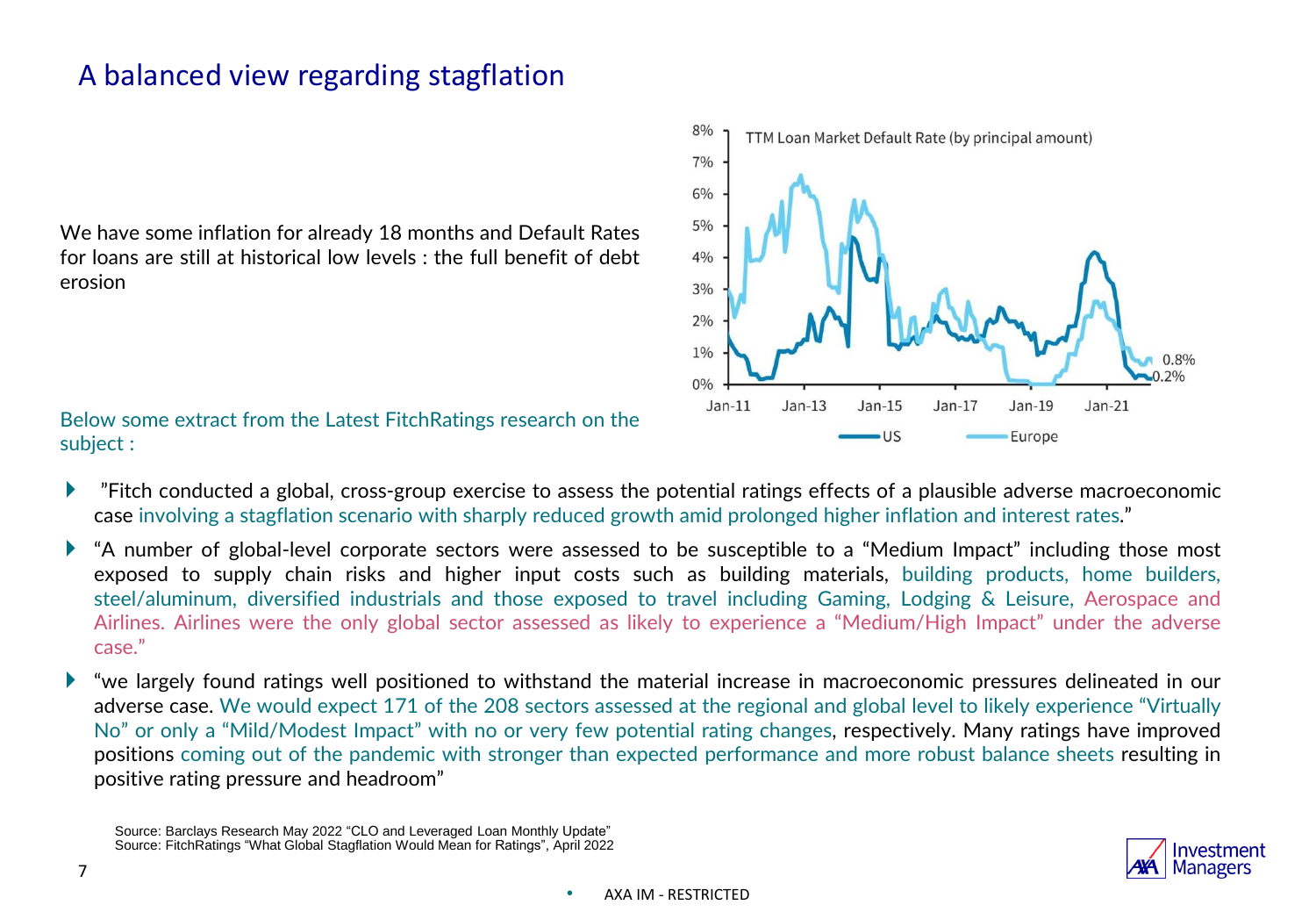# Adding value to the Volta CLO Equity bucket

## **In the second half of 2021 alone, we lowered by 26,5bps the cost of leverage with 7 Refi/Resets**

- ▶ Considering a typical CLO Equity position is 10 times leveraged on the underlying loan pool spread, everything being equal, projected cash flows from these positions are expected to be 2,6% of par higher (basically moving from 14% of par to 16,6% or from 25,5% of market value to 30%)
- ▶ Two deals were reset with inclusion of a B tranche: 20% Cash Flow received on average

| <b>Deal</b>      | position | <b>Gain in Cost of</b><br>debt | <b>Comment</b>                                                                             |
|------------------|----------|--------------------------------|--------------------------------------------------------------------------------------------|
| Adagio V         | €4m      | 23,1bp                         | Classic Refi with WAL extension                                                            |
| CIFC 2017-2      | \$6m     | 26,7bp                         | Classic Refi with WAL extension                                                            |
| WindRiver 2019-1 | \$13m    | 19,7bp                         | Issuance of a B tranche and capital flush led to a 21%<br>payment at Reset date            |
| Bilbao 2         | €15m     | 34,7bp                         | Issuance of a B tranche and capital flush led to 19%<br>payment on two instalments         |
| Vibrant 11       | \$17,325 | 24,7bp                         | Classic Refi with WAL extension                                                            |
| ReddingRidge € 5 | £5m      | 17,5bp                         | Deal was upsized, we get €2m more equity at 81,50%<br>(pre-reset the deal was priced 105%) |
| Symphony 23      | \$5m     | 38,9bp                         | Classic Refi with WAL extension                                                            |

#### **In 2022, we are already starting to see the benefits of such improvements**

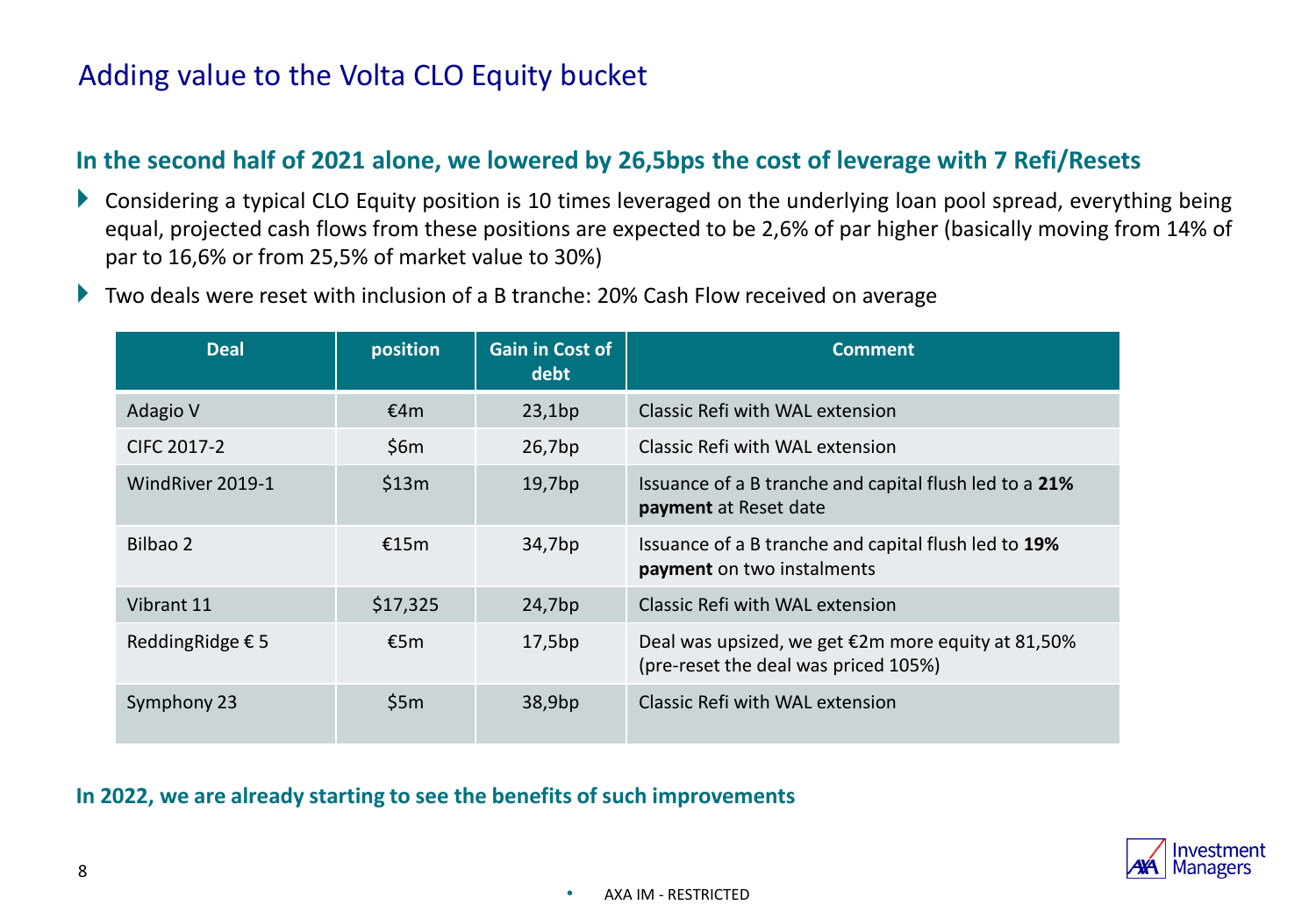# Sourcing CLO Equity in periods of stress can be a recipe for success

The example of Cordatus VI (an example of Reset + inclusion of a B tranche)

## **This CLO was originated by Volta in March 2016**

- The CLO Debt was costly (in the area of 235bp) but the CLO manager was able to purchase loans at discount
- In view of the high cost of debt we did *not* incorporate a B tranche in the structure

## In April 2018, after a 2-year of non-call period, we were able to Reset the CLO and include a B tranche **in the structure**

- It led to **an extra payment representing 34.2% of par amount** for our CLO Equity position
- For one year the cash flow was lowered as the cost of reset was absorbed
- Since then we are back to "normal" cash flows on this position (some volatility in 2020 as many loans opt in Europe to pay on a 6-month basis instead of 3-month basis)



#### Historical CF from Cordatus VI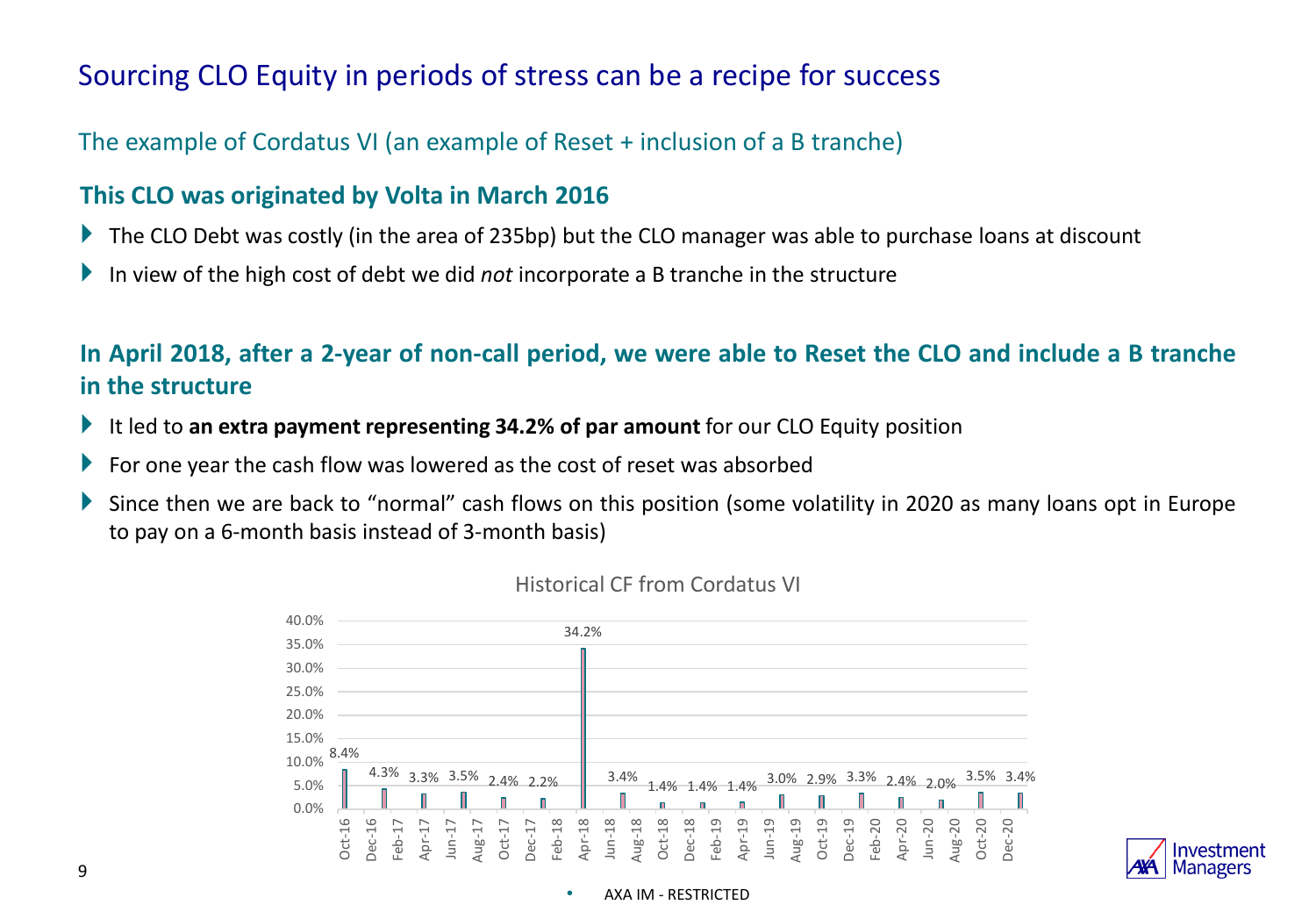# Enjoying the benefit of high cash flows and preparing ourselves for opportunities

We do not expect any significant diversion of cash flows from Volta CLO Equities and therefore anticipate current cash **flows increasing or at least staying at the current high level**

In the last 6 months we have tactically added to CLO debt, in order to facilitate rotation into CLO Equity (at lower **prices) and c. 8,5% of the portfolio (in non-CLO positions) are near the end of their life**

- $\blacktriangleright$  Some of them are amortizing on a quarterly basis
- $\blacktriangleright$  Most of them will be prepaid in the coming 12 months

With c. 16% cash on cash plus some principal payments we should be able seizing opportunities in the secondary and **primary market**

**Volta has been able to maintain the level of its dividend for the last 3 years (Covid+Ukraine) Volta is on its way to increase its attractiveness (becoming a pure CLO fund) our mid to long-term target is to grow the NAV while maintaining a 8% to the NAV dividend**

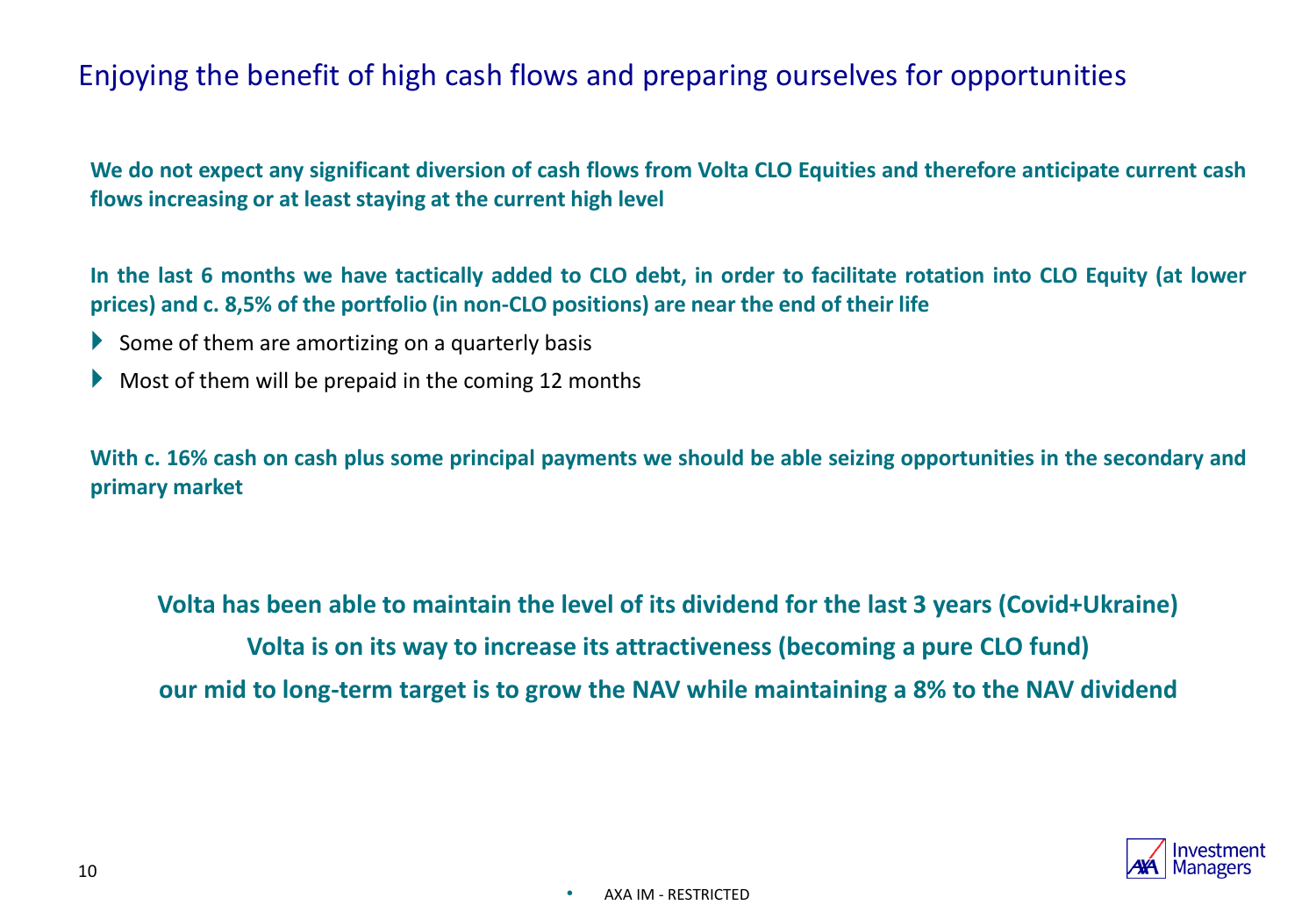# Regulation and Key Risks

### Investment Main Risks

The list below of risk factors is not exhaustive. They should be read in addition to those outlined in Volta's final prospectus in its entirety, **including any of its amendments or supplements.**

| <b>Liquidity Risk</b>      | > Volta is a closed-end vehicle that offers no liquidity on its assets. However, liquidity is provided through the listings (LSE<br>Main Market and Euronext Amsterdam)                                                                                                                                                                                                                                                                                                                                                                                     |
|----------------------------|-------------------------------------------------------------------------------------------------------------------------------------------------------------------------------------------------------------------------------------------------------------------------------------------------------------------------------------------------------------------------------------------------------------------------------------------------------------------------------------------------------------------------------------------------------------|
| <b>Credit Risk</b>         | By investing in Volta Finance LTD, the investors take a credit risk on the underlying issuers of the transactions in which<br>Þ.<br>Volta invested. For credit derivative transactions or credit linked notes, investors take the credit risk of the reference<br>entities in such transactions                                                                                                                                                                                                                                                             |
|                            | Being exposed to the credit risk of such issuers or reference entities, means their insolvency may result in partial or total<br>Þ.<br>loss of the invested amount                                                                                                                                                                                                                                                                                                                                                                                          |
|                            | The CLO issuer of any CLO securities will be highly leveraged, which will increase risks to investors, particularly to investors<br>in more subordinated classes of such securities                                                                                                                                                                                                                                                                                                                                                                         |
| <b>CLO Investing Risks</b> | The subordination of any class of CLO securities will affect their right to payment in relation to the more senior securities.<br>Þ.<br>Interruptions in payments to subordinated classes may occur. Following acceleration of CLO securities, payments of<br>interest proceeds and principal proceeds from the CLO issuer's assets will generally be applied on a strict seniority basis                                                                                                                                                                   |
|                            | A CLO issuer's portfolio investments will possess inherent risks, including, among other things, credit, prepayment, liquidity<br>and interest rate risk, the financial condition of the underlying obligors, general economic conditions, market price<br>volatility, the condition of certain financial markets, political events and developments or trends in any particular industry                                                                                                                                                                   |
| <b>Market Risk</b>         | The transactions contemplated herein may at any time be subject to significant price movements, which may in certain<br>cases lead to the loss of a significant portion or the entire invested amount                                                                                                                                                                                                                                                                                                                                                       |
| <b>Performance Risk</b>    | The investment strategy's performance described herein may vary very differently than anticipated. Moreover, the<br>contemplated transactions include a risk of capital loss. The redemption value of the investment may be inferior to the<br>invested amount and, in a worst case scenario, investors could lose their entire invested amount                                                                                                                                                                                                             |
| 11                         | Source AXA IM as at February 2019<br>The risk factors presented herein are only a sample of risks inherent to the strategy presented. The prospectus (or equivalent, as<br>the case may be) in respect of the Fund contains a more detailed and exhaustive analysis of the risks relevant to holding Fund<br>Investment<br>shares/units (as the case may be). Investors should carefully review such analysis of the risks set out in the prospectus, and the<br>Managers<br>prospectus as a whole, before making any decision to invest in the Fund units. |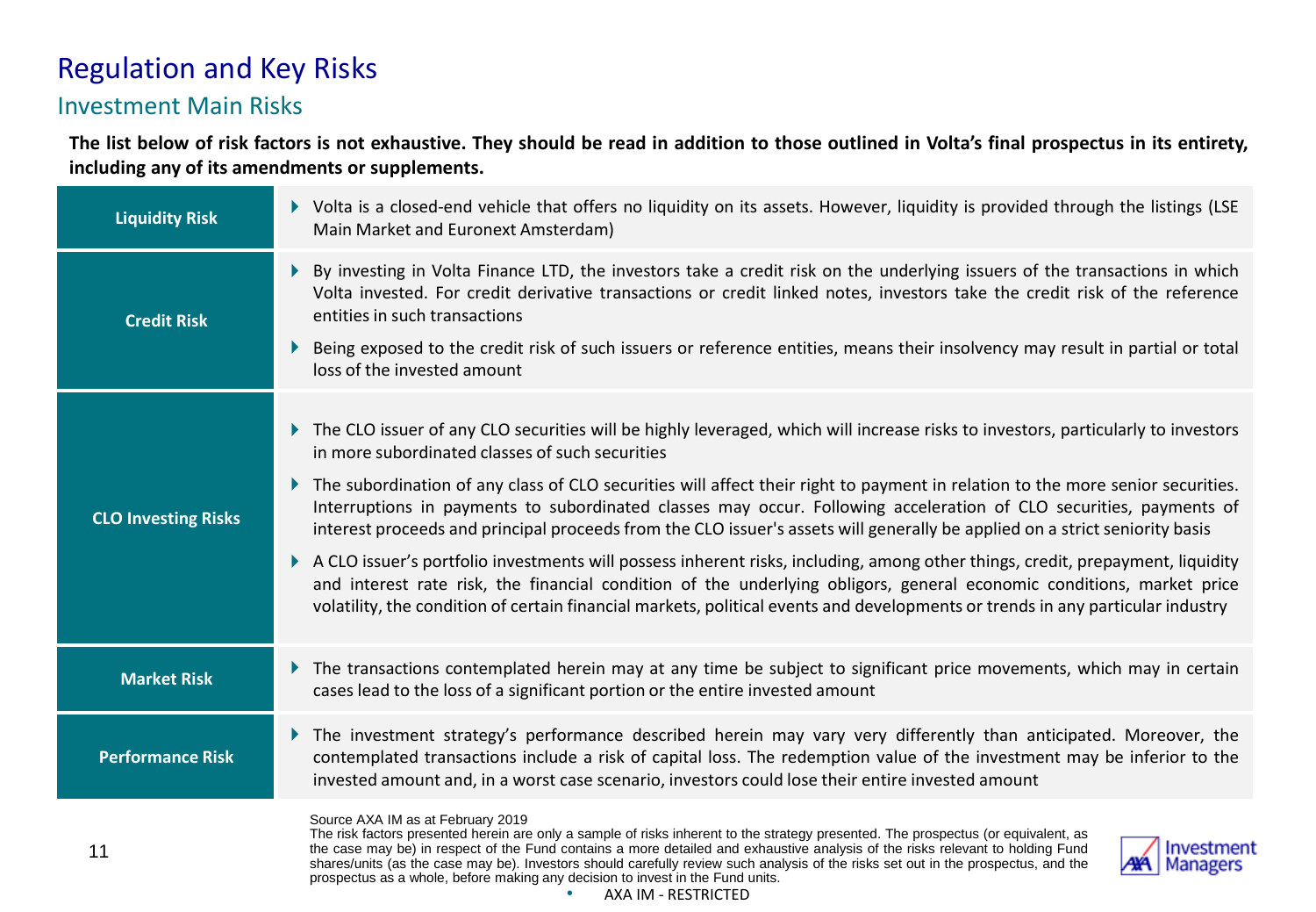## Key Terms and Conditions

## Key Terms and Conditions

|                                                    | Volta Finance Limited, a Guernsey-incorporated closed-ended investment company<br>Portfolio management is carried out by AXA IM Paris (the "Investment Manager") in its capacity as AIFM of the fund                                                                                   |
|----------------------------------------------------|----------------------------------------------------------------------------------------------------------------------------------------------------------------------------------------------------------------------------------------------------------------------------------------|
| <b>Listing</b>                                     | Euronext Amsterdam (VTA NA) and Main Market LSE (VTA LN / VTAS LN)                                                                                                                                                                                                                     |
| <b>Current Dividend Policy</b>                     | Quarterly dividend payments<br>Based on projected IRR of assets and overall performance<br>п                                                                                                                                                                                           |
| <b>Historic Dividend Yield</b>                     | $9.8\%$ *                                                                                                                                                                                                                                                                              |
| <b>Discount to NAV</b>                             | $\blacktriangleright$ -16.7%*                                                                                                                                                                                                                                                          |
| <b>Gearing</b>                                     | $\triangleright$ No direct leverage                                                                                                                                                                                                                                                    |
| <b>Market Cap</b>                                  | ▶ €220m (based on end of April 2022 share price)*                                                                                                                                                                                                                                      |
| <b>Gross Asset Value</b><br><b>Net Asset Value</b> | NAV of $\epsilon$ 264m (latest NAV 30 <sup>th</sup> April 2022 publication)*<br>Transparent Mark-to-Market with position level detail (very few investments are mark to modeled)<br>Estimated NAV is published on a monthly basis, NAV is audited and published on a semi-annual basis |
| <b>Management Fee</b>                              | 1.5% of beginning of period NAV for the first €300m, 1% thereafter<br>Calculated and paid semi-annually                                                                                                                                                                                |
| <b>Incentive Fee</b>                               | Annual Incentive Fee based on the NAV performance:<br>Incentive fee is 20% above an annual threshold at 8% with an absolute high water mark (no catch up)                                                                                                                              |